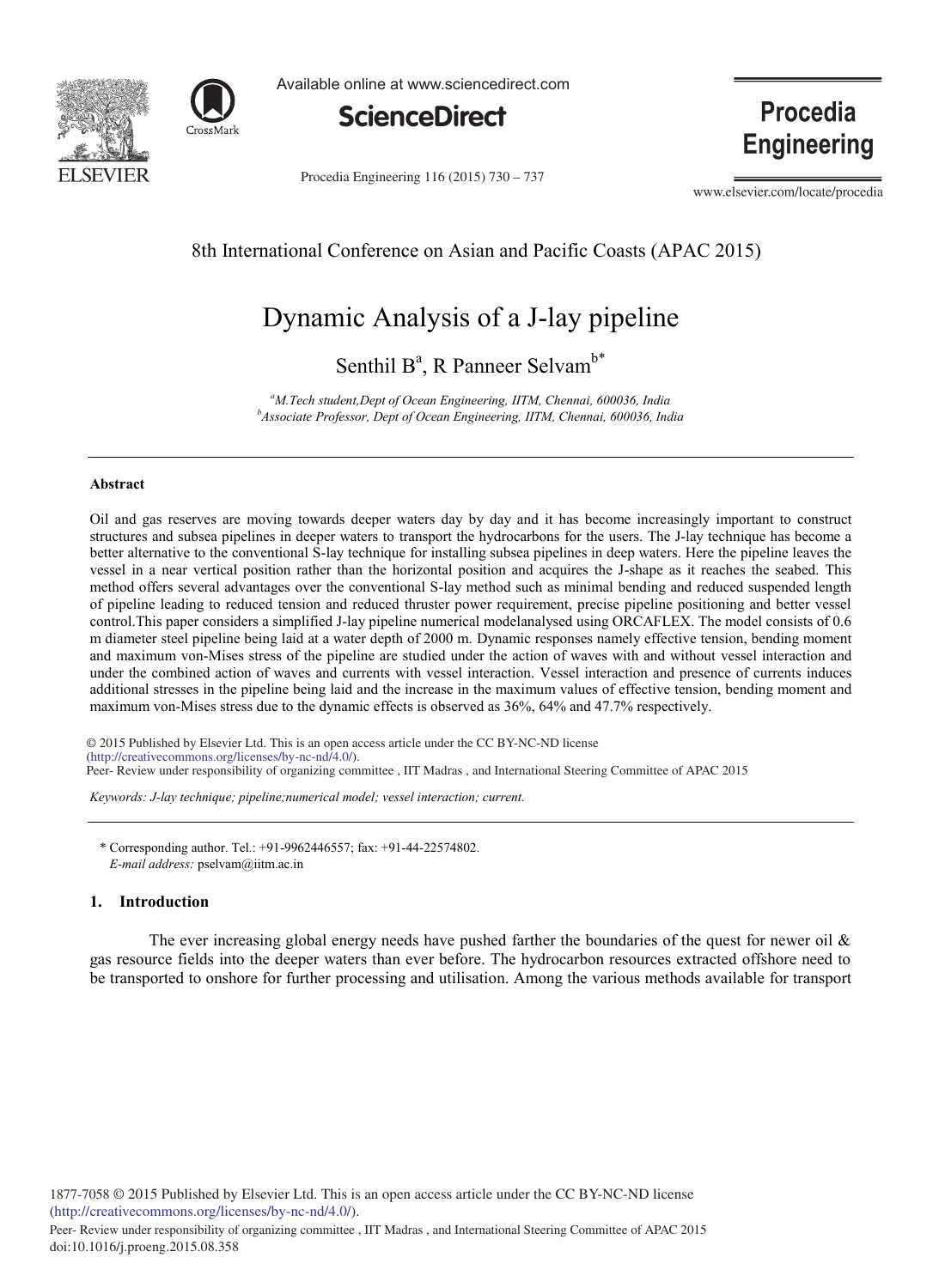of hydrocarbons, subsea pipelines are the most widely used as they offer the most efficient and economical mode of transport for hydrocarbons among other alternatives.

The deeper waters pose a great challenge to the design, construction and operation of the subsea pipelines. The subsea pipelines are subjected to complex loading from a wide range of sources such as wave & current in different directions, vessel motions, pipeline seabed interaction, etc. during installation in deep waters. The advancement of innovative technology and knowledge about the deep water domain has enabled us to overcome the challenges in developing subsea pipeline networks in such deep waters. One such technological advancement is the J-lay technique for the installation of subsea pipelines in deep waters.



Fig. 1. Schematic diagram of J-lay pipeline

The schematic diagram of J-lay technique is shown in Fig. 1. This technique uses a near vertical welding ramp in contrast to the horizontal firing line system used in conventionalS-lay methods. This ramp being in line with the pipe catenary causes reduction in the suspended span of pipeline as well as minimises the bending of pipeline occurring in the sag bend region resulting in numerous benefits in the pipe laying operation such as reduced tension requirement, reduction in thruster power requirement, precise positioning of pipeline and better vessel control. Hence this technique has obtained prominence in the installation of rigid and fatigue sensitive pipelines in deep waters.

Clauss et al. (1992) reviewed offshore pipe laying operations and studied the significance of dynamic contributions to static stresses and axial forces in the suspended pipe span due to waves and vessel motions. Cowan and Andris (1977) presented about prediction of dynamic responses of pipe laying system undergoing excitations from high sea states. Springmann and Hebert (1994) described a J-Lay pipe lay system utilized to install the deep water portions of a specific pipeline. Lenci and Callegari (2005) developed analytical models to analyse J-lay pipe based on enriched catenary theory.Wang et al. (2010) presented a flexible pipeline model based on the semi empirical Morison's equation and beam on Winkler foundation model for the static analysis of a J-lay pipeline and calculated the internal forces in the pipeline and deflection profile. Gong et al (2014) studied the dynamic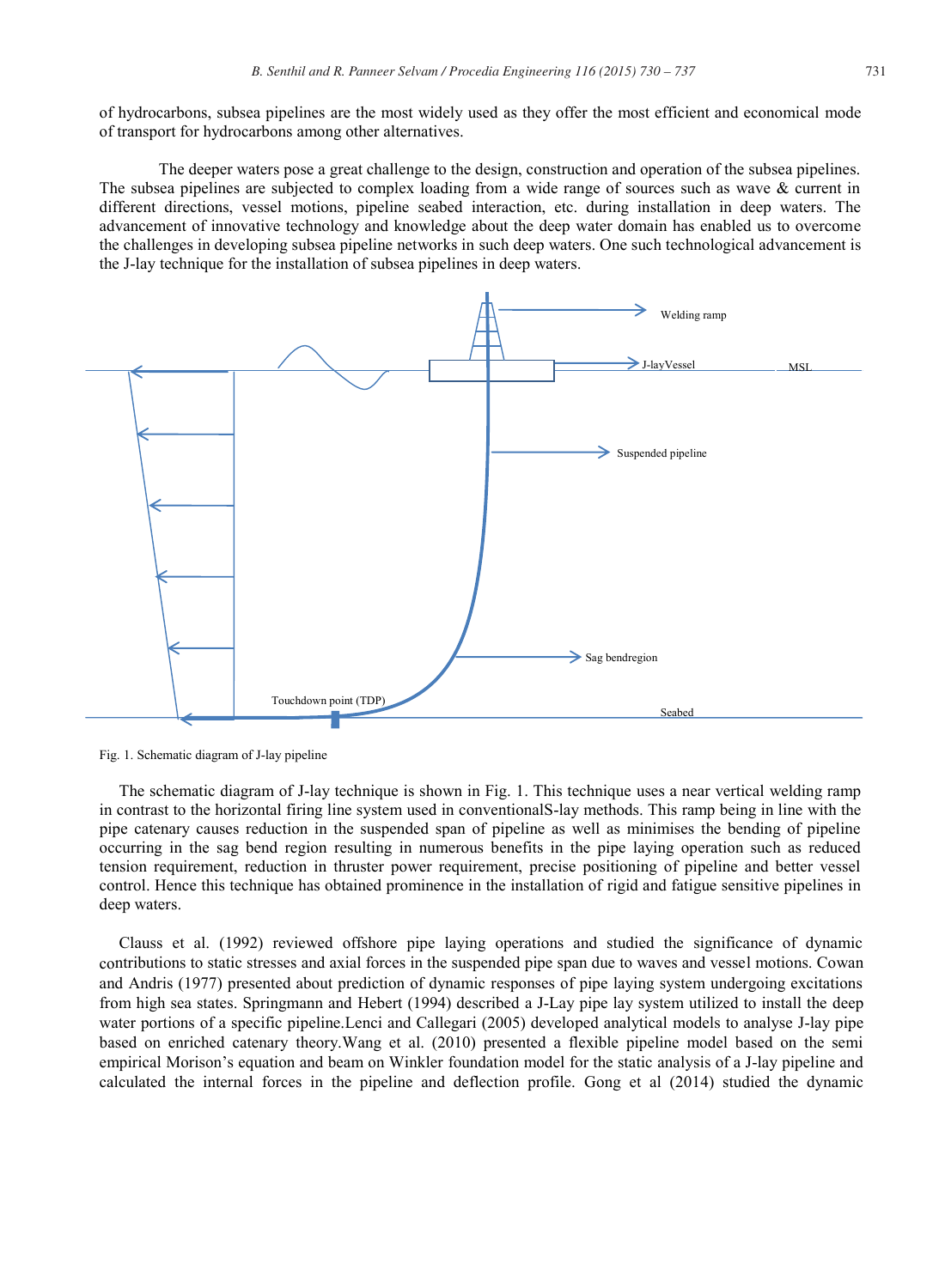behaviour of deepwater S-lay pipeline using commercial software ORCAFLEX, which demonstrated the sound capability of ORCAFLEX to predict the dynamic behaviour of pipelines being laid in deepwaters. In this paper, the analysis ofa numerical model of a simplified J-lay pipelinein deepwaterusingORCAFLEX is presented.

### **2. Numerical Model**

A 0.6 m diameter freely flooded steel pipeline in J-lay configuration having 1" wall thickness is modelled and analysed in a water depth of 2000 m as shown in Fig.2. The pipeline welding ramp is inclined at an angle of  $80^\circ$ from the horizontal and the other parameters of the pipeline are as specified in Table 1. The seabed is modelledusing a non-linear soil model suggested by Randolph andQuiggin (2009). The ultimate penetration resistance  $P_u(z)$  and the penetration *z* are related as,

### $P_u(z) = N_c(z/D) S_u(z) D$

### $N_c(z/D) = a(z/D)^b$

where $N_c(z/D)$  is the bearing factor,  $S_u(z)$  is the undrained shear strength, *D* is the diameter of the pipeline and *a* and *b* are non-dimensional penetration resistance parameters. The non-dimensional parameters are taken as *a* = 6 and *b*  $= 0.25$  as suggested by Randolph and White (2008b). The soil has zero shear strength at mudline and the shear strength gradient is assumed to be1.5 kPa/m. The saturated soil density is taken as  $1500 \text{ kg/m}^3$  and the other soil model parameters such as the suction resistance, cyclic uplift and repenetration are taken as default values in ORCAFLEX (Orcina 2015). The default values are adopted from the numerical model of Randolph and Quiggin (2009). The effect of wind is not considered for simplicity. A value of 1.2 for normal drag coefficient, 0.024 for axial drag coefficient(Wilson, 1960; Berteaux, 1976) and 1.0 for added mass coefficient is considered for the analysis. The current profile is assumed to be linear with maximum velocity at the sea surface and zero at the seabed as shown in Fig. 3. Generally, subsea pipelines are installed during calm sea states. The random sea state is modelled using JONSWAP spectrum with parameters as given in Table 2. The default vessel in ORCAFLEX having length between perpendiculars (LBP) of 103 m is used to study the effects of vessel interaction during the installation of pipeline whose parameters are listed in Table 3. Its motion is governed by first order wave effects only. The higher order wave forces such as the wave drift force and the other low frequency motions of the vessel whose magnitudes are low have not been included in the analysis.

Table 1.Pipeline parameters.

| Parameter                                                 | Value                  |
|-----------------------------------------------------------|------------------------|
| Elastic modulus, E                                        | 2.1 x $10^5$ MPa       |
| Density of water, $\rho_w$                                | 1030 kg/m <sup>3</sup> |
| Density of pipeline material, $\rho_p$                    | 7850 kg/m <sup>3</sup> |
| Outer diameter of pipeline, $D_0$                         | 0.6 m                  |
| Inner diameter of pipeline, $D_i$                         | $0.55 \; \mathrm{m}$   |
| Water depth, d                                            | 2000 m                 |
| Welding ramp inclination with<br>horizontal, <sup>B</sup> | $80^{\circ}$           |



Fig.2.J-lay pipeline model in ORCAFLEX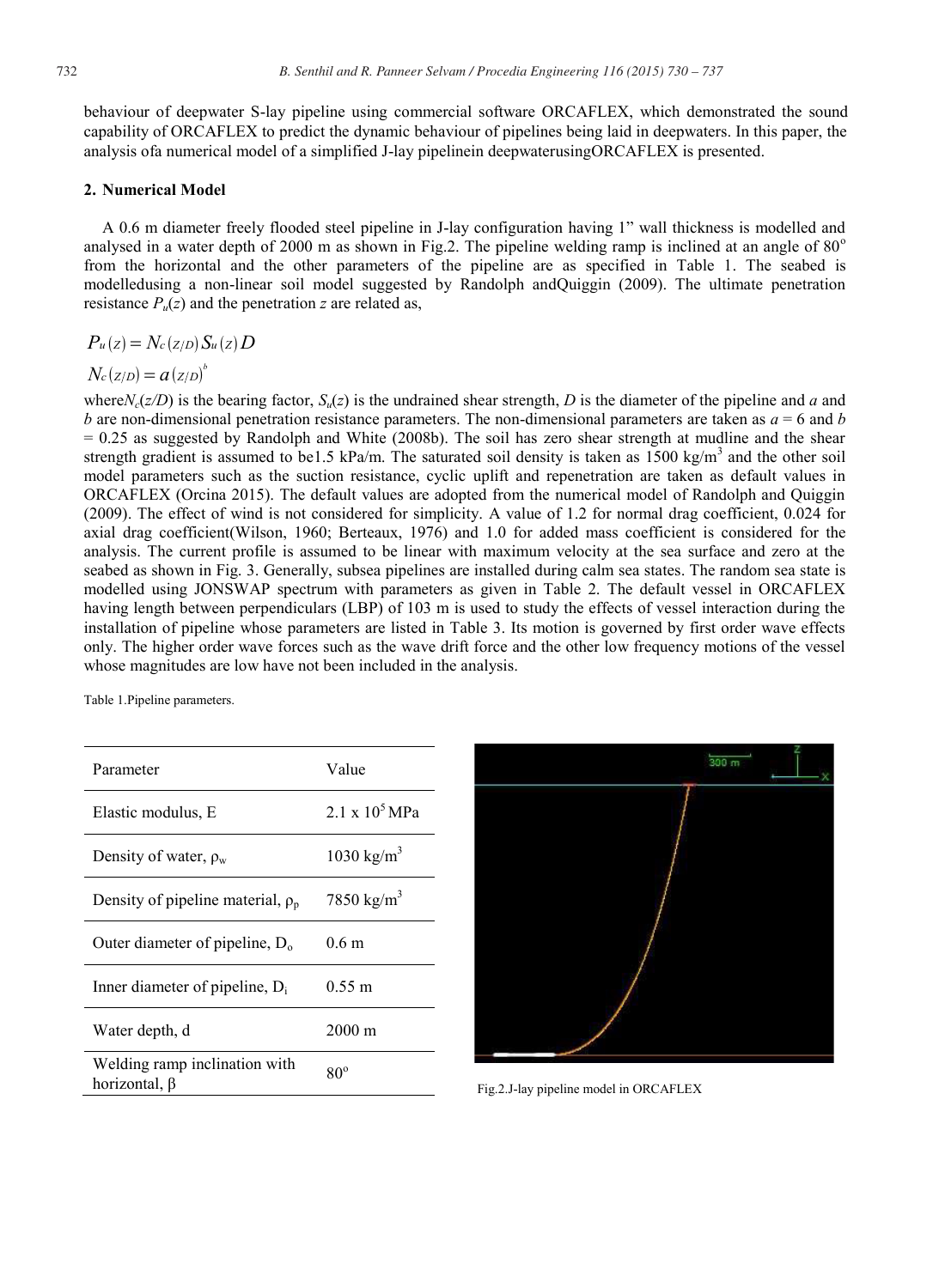Table 2.Wave and JONSWAP spectrum parameters.

| Parameter                                         | Value         |
|---------------------------------------------------|---------------|
| Wave heading angle, $\theta$                      | 270           |
| Significant wave height, H <sub>s</sub>           | 1.77m         |
| Peak period, $T_p$                                | 8.5s          |
| Mean zero crossing period, $T_z$                  | 6.61s         |
| Peak frequency, $f_m$                             | $0.1176$ Hz   |
| Peak enhancement factor, $\gamma$                 | 3.3           |
| Spectral energy parameter, $\alpha$               | 0.002         |
| Spectral width parameters, $\sigma_1 \& \sigma_2$ | $0.07\& 0.09$ |



Fig. 3.Current profile

Table 3.Vessel parameters.

| LBP(m) | Breadth (m) | Draff(m) | Mass<br>(kg) | Transverse<br>GM (m) | Longitudinal<br>GM (m) | <b>Block</b><br>Coefficient |
|--------|-------------|----------|--------------|----------------------|------------------------|-----------------------------|
| 103    | 15.95       | 6.66     | 9017950      | .84                  | 114                    | 0.804                       |

### **3. Static Analysis**

The static analysis of the pipeline provides useful insights about the magnitude and nature of the stresses experienced by the pipeline due to its configuration alone without the influence of waves, current and vessel interaction. The primary components of the internalloads causing these stresses in the pipeline are effective tension, bending moment and hydrostatic pressure. Study of these load components gives us a better understanding about the behaviour of the pipelines.

The plots of the overall configuration and the internal load components along the length of the pipeline (X) such as the effective tension, bending moment of the numerical model in static state are compared with those of Lenci and Callegari (2005) and shown in Figures 4 (a), 4 (b) and 5 (a). It is observed that both the plotsare in good agreement validating the numerical model. The effective tension is maximum at the top of the catenary where the total weight of the suspended span of the pipeline is supported and reduces along the suspended span while the bending moment increases along the suspended span due to increase in curvature and reduces as the pipe is laid on seabed.The von-Mises stress is the equivalent stress due to all types of loading on the pipe section. The maximum von-Mises stress is an estimate of the maximum value of the von-Mises stress over the cross-section and its variation along the pipeline is shown in Fig. 5 (b).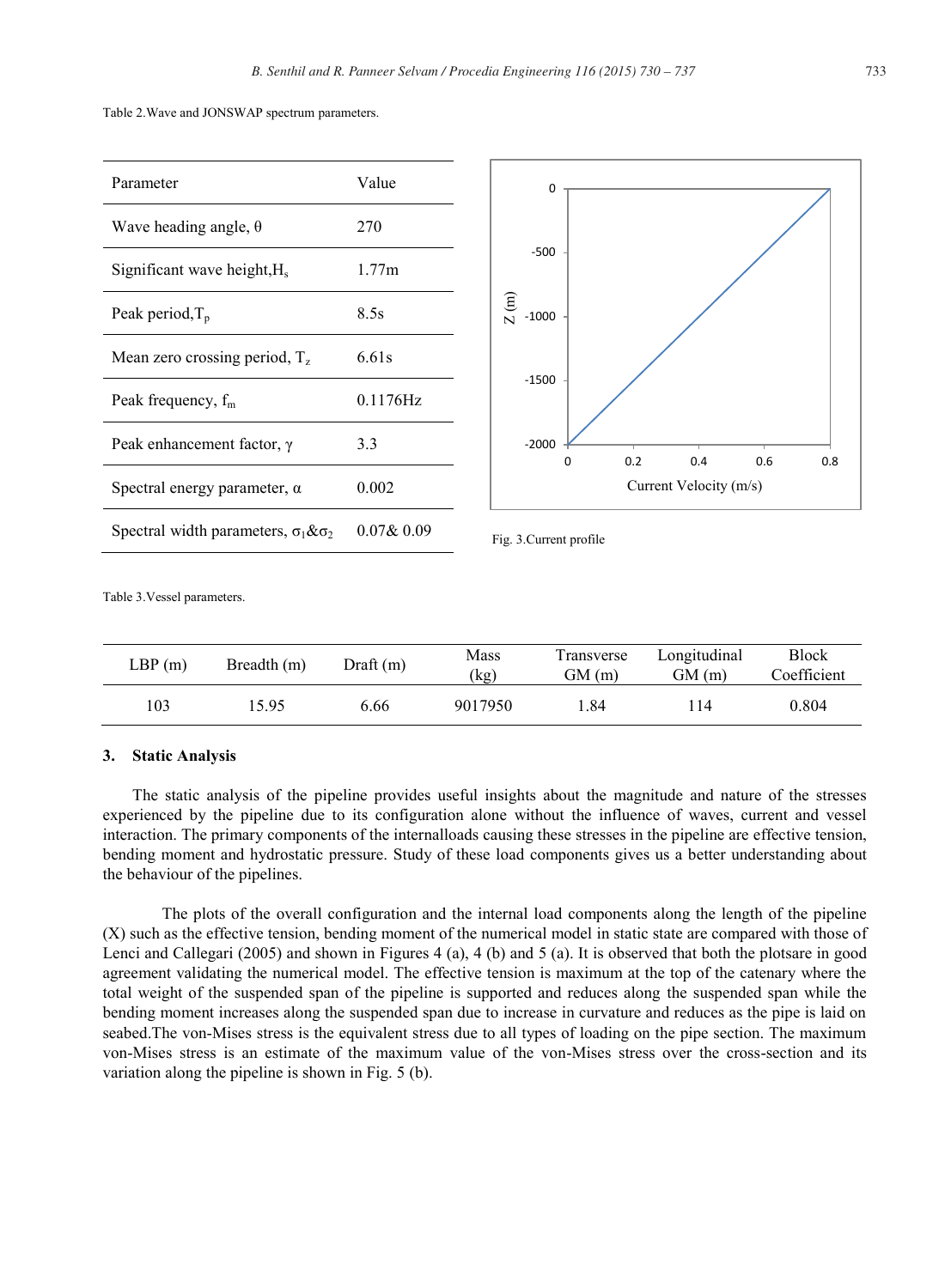

Fig. 4. (a) Configuration of overall pipeline; (b) Effective tension



Fig. 5. (a) Bending moment; (b) Maximum von-Mises stress

The von-Mises stress near the top of the catenary region is governed by the effective tension where the effects of the bending moment and hydrostatic pressure are negligible and it gradually reduces along the suspended span with reduction in the effective tension and again increases when the increase in bending moment and hydrostatic pressure become significant when compared with the reduction of effective tension along the suspended pipe span.The von-Mises stress near the TDP region is governed by the bending moment and hydrostatic pressure and it peaks slightly before the TDPwhere the combined effect of effective tension, bending moment, hydrostatic pressure maximises.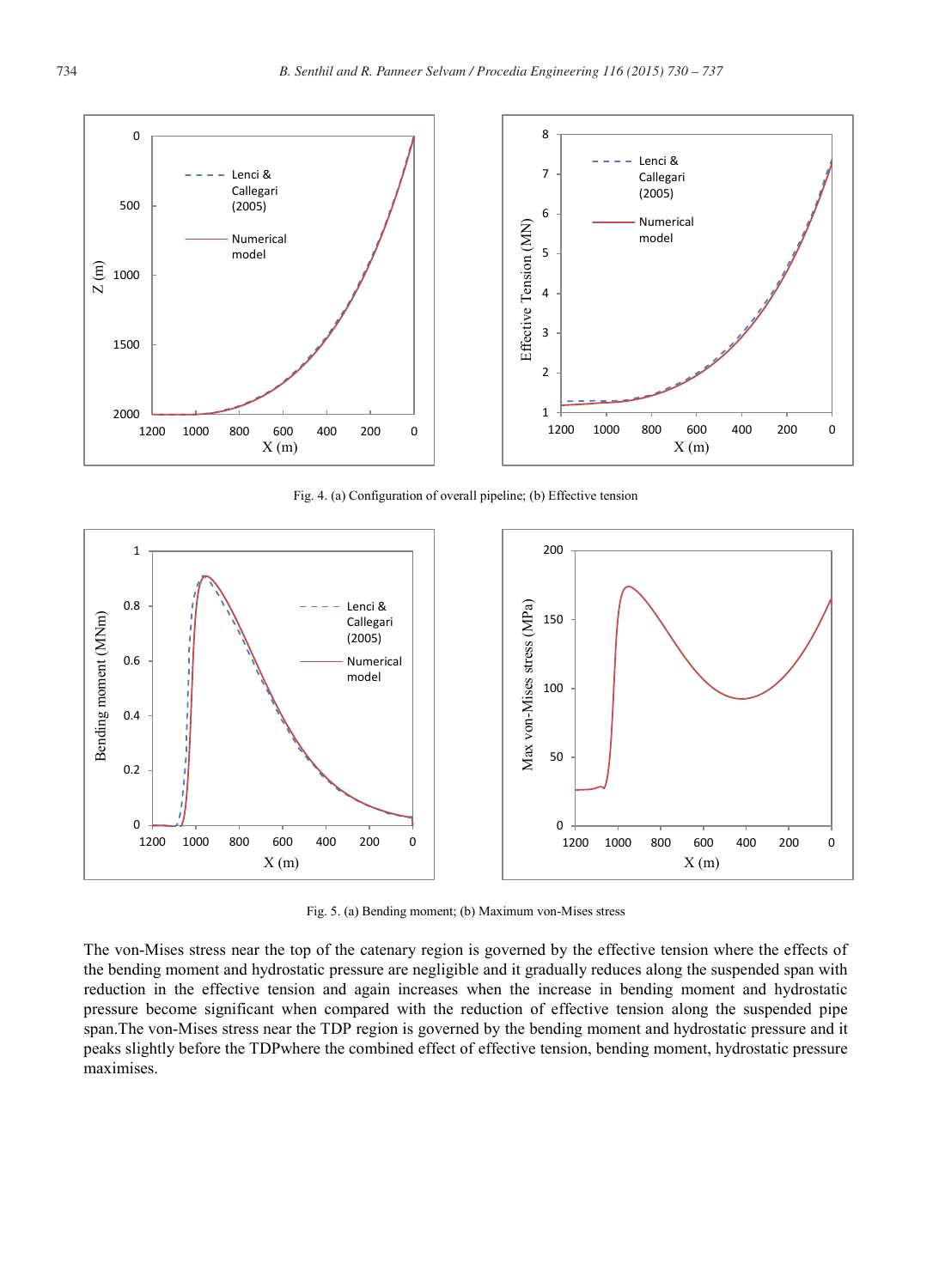### **4. Dynamic analysis**

The stresses in the pipeline during the installation process get magnified due to the dynamic effects of waves and vessel motions. The dynamic amplification of the stresses in the pipeline can be of potential threat to the safety of the pipeline during the installation process. To ascertain the dynamic effects of waves, current and vessel motion, the dynamicbehaviour of the pipeline was studied under the following cases,

- Under wave excitation alone.
- Under wave excitation with vessel interaction.
- Under wave and current excitation with vessel interaction.



Fig. 6. Dynamic responses of pipeline (a) Effective tension(b) Bending moment (c) Max von-Mises stress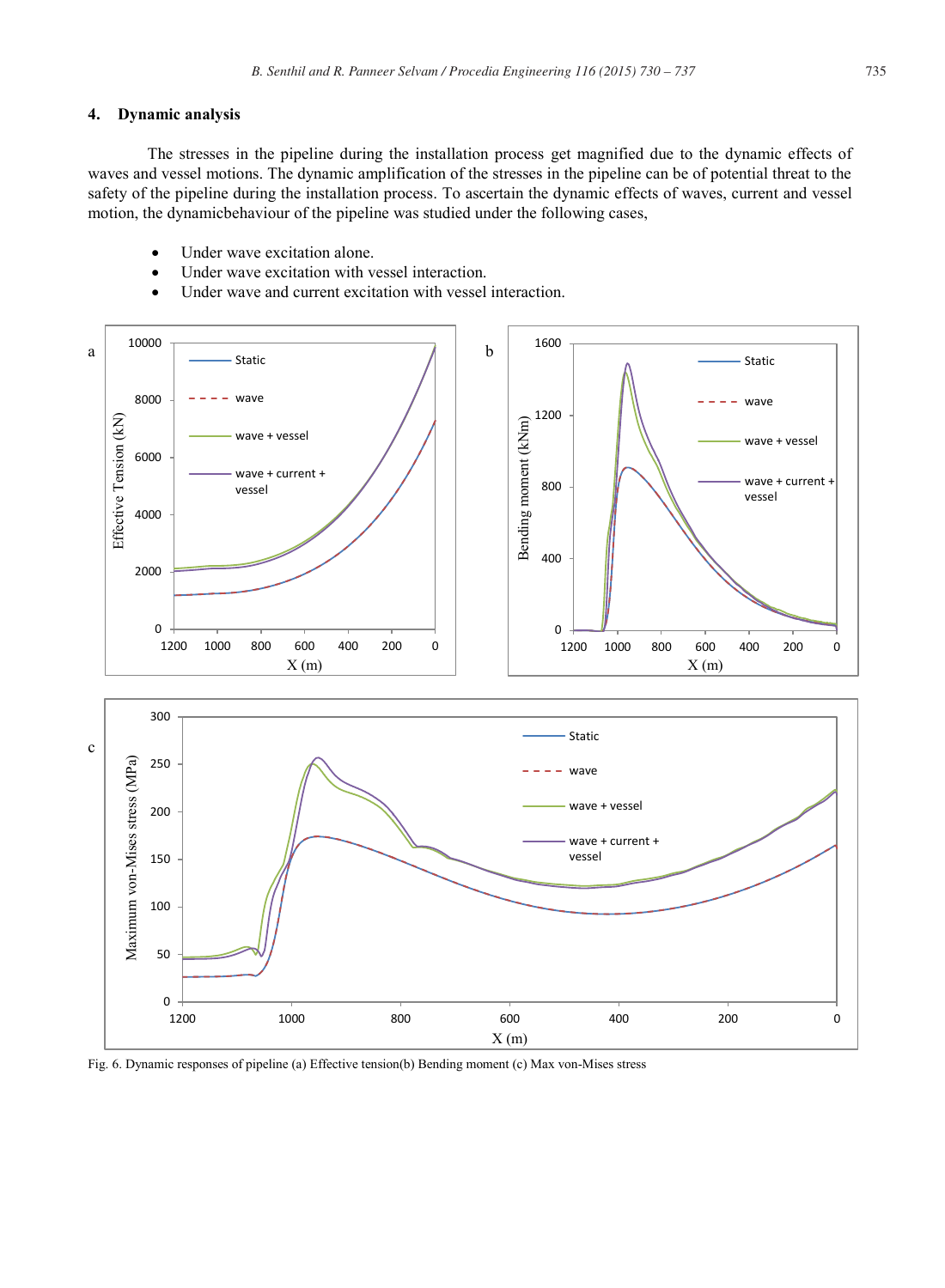The variation of effective tension, bending moment and maximum von-Mises stress for all the cases along the length of the pipeline (X) are plotted in Fig. 6. The influence of wave loading without vessel interaction on the pipeline is insignificant as observed from these graphs. This may be attributed to the fact that the pipeline is too small to attract significant loading from the wave. When the pipeline is subjected to wave loading with vessel interaction, the dynamic increment in the internal loads and equivalent stress becomes highly significant. This may be due to the fact that the vessel is set into random oscillations due to wave loading on the vessel and this random oscillation of the vessel is transferred to the pipeline which is being paid out from the vessel. The percentage increase of the maximum effective tension during this condition is 36% (see Fig. 6a). This indicates the importance of the vessel interaction towards the dynamic contribution to the internal loads and stresses in the pipeline.This increase in the effective tension assumes importance because the tensioner in the pipe lay vessel must be designed to have sufficient capacity to accommodate these surges. The presence of currents during the pipeline installation alters the internal loads and the stresses in the pipeline depending upon the direction relative to that of the lay direction. Here the current direction is assumed to be opposite the lay direction so as to maximise the bending moment and the equivalent stress near the TDP region which are the peak values. The percentage increase in the maximum bending moment and the maximum of maximum von-Mises stress of 64% (see Fig. 6 b) and 47.7% (see Fig. 6 c) respectively occurs during this condition. However, there is a slight reduction in the peak effective tension during this condition as the current causes reduction in the layback and thereby reduction in the suspended pipe span. The maximum values of effective tension, bending moment and maximum von-Mises stress in static and dynamic analyses are summarised in Table 4.

Table 4.Comparison between static and dynamic results.

| Results                                      | Static analysis | Dynamic analysis | Increment $(\% )$ |
|----------------------------------------------|-----------------|------------------|-------------------|
| Maximum effective tension (kN)               | 7292            | 9920             | 36                |
| Maximumbending moment (kNm)                  | 909             | 1491             | 64                |
| Maximum of maximum von-Mises stress<br>(MPa) | 174             | 257              | 47.7              |

### **5. Conclusion**

Dynamic analysis of a J-lay pipeline in 2000 m water depth is carried out using ORCAFLEX. Following are the salient conclusions from the study,

- i. The percentage increase of maximumeffective tension in the pipeline is 36% when compared to the static state and occurs during wave excitation with vessel interaction condition.
- ii. The percentage increase of maximum bending moment in the pipeline is 64% when compared to the static state and occurs during wave and current excitation with vessel interaction condition.
- iii. The percentage increase of maximum of maximum von-Mises stress in the pipeline is 47.7% when compared to the static state and occurs during wave and current excitation with vessel interaction condition.